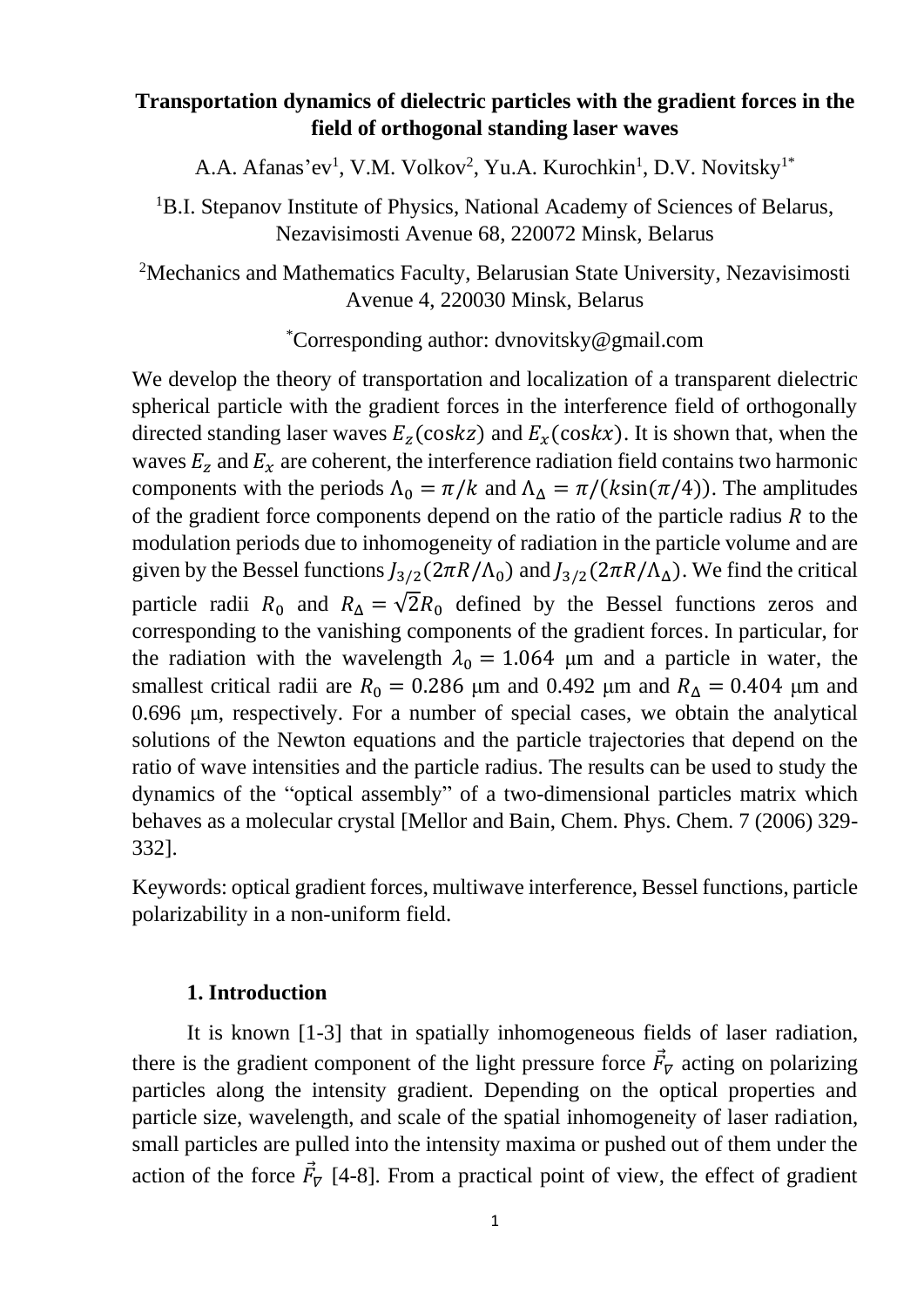forces on liquid suspensions of dielectric particles in periodically modulated radiation created by the interference of two or more laser beams is of particular interest [9-15]. Under the action of gradient forces, the concentration dynamic lattices are induced in the suspension, the establishment and decay times of which are determined by the properties of particles and radiation, as well as by the viscosity of the surrounding liquid. Despite the fact that each component of the suspension (the particles and surrounding liquid) does not exhibit nonlinear optical properties, such an artificially created heterogeneous medium is a highly efficient broadband nonlinear material for continuous laser radiation of relatively low power [7]. For example, in the study of four-wave mixing of argon laser radiation ( $\lambda_0 = 5145 \text{ Å}$ ) in the water suspension of latex microspheres with radius  $R = 1.17$  µm and concentration  $N_0 = 6.5 \cdot 10^{10}$  cm<sup>-3</sup>, the optical Kerr coefficient  $n_2$  was measured to be  $3.6 \cdot 10^{-9}$  cm<sup>2</sup>/W [16], that is 10<sup>5</sup> times larger than that of carbon disulfide (CS<sub>2</sub>). In [7, 17] the theory of four-wave mixing was developed in the diffusion limit when a liquid suspension of dielectric particles is similar to a medium with phase cubic nonlinearity. Theoretical and experimental studies of stimulated concentration (diffuse) scattering were performed in [18–20]. In [21] an experiment was carried out on the formation of a two-dimensional matrix of polystyrene particles with  $R =$ 150–300 nm in water under the action of gradient forces in the interference field of the radiation of two continuous lasers. In this experiment, when the radiation was reflected and refracted at the interface of the glass substrate with a drop of suspension, the particles were actually exposed to the two multidirectional gradient forces resulting in an "optical assembly" of a two-dimensional particle matrix, which had the properties of ordinary molecular crystals [21]. This result opens up the prospects for optical synthesis of three-dimensional (bulk) matrices from small particles – the "optical assembly" of crystals, which are of undoubted interest for scientific and practical applications.

In this paper, we develop the theory of transportation and localization of dielectric particles in a liquid under the action of gradient forces in the field of a pair of orthogonal standing waves of laser radiation. This theoretical model does not strictly correspond to the experimental conditions of [21]. However, for the theoretical analysis, such a problem statement is the simplest and allows one to elucidate the basic laws of the "optical assembly" dynamics for a two-dimensional matrix of small-sized particles.

### **2. Main equations**

The field amplitude in the case of two orthogonal pairs of counter-propagating waves can be presented as

$$
E_0 = \frac{1}{2} \left[ \left( E_{+z} e^{ikz} + E_{-z} e^{-ikz} \right) + \left( E_{+x} e^{ikx} + E_{-x} e^{-ikx} \right) \right] e^{-i\omega t} + \text{c.c.},\tag{1}
$$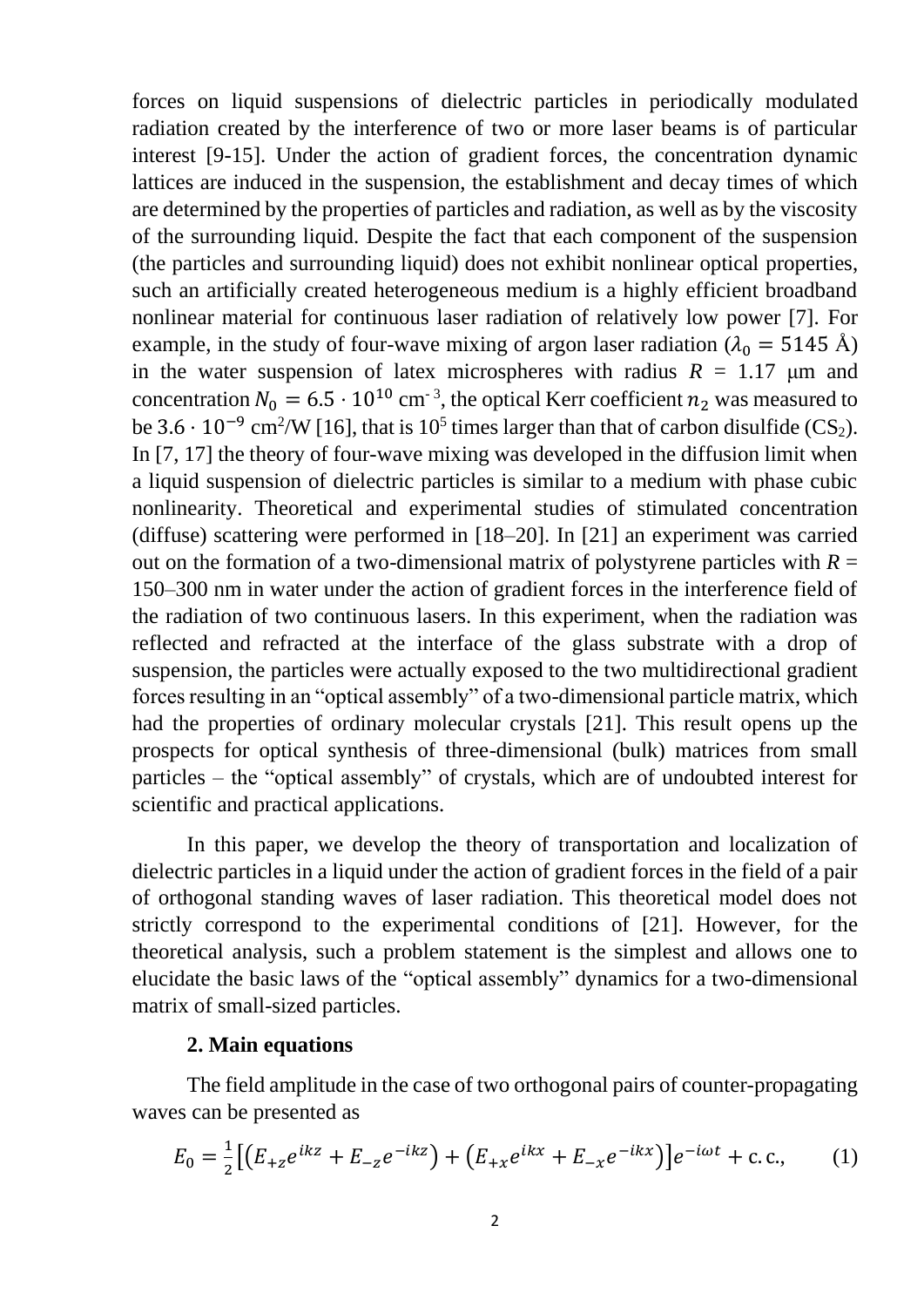where  $E_{\pm z}$  and  $E_{\pm x}$  are the amplitudes of waves propagating along the axes *z* and *x*, respectively,  $\omega$  and  $k$  are the frequency and wavenumber. Note that all the waves have the same polarization and can interfere with each other.



Fig. 1. Distribution of the radiation intensity  $I_0$  (in arb. units) for various values of the function cos∆.

For the equal amplitudes of counter-propagating waves  $E_{\pm r} = |E_r| \exp(i\varphi_r)$  $(r = z, x)$ , we can derive the radiation intensity  $I_r = cn/(8\pi)|E_r|^2$  from Eq. (1) as

$$
I_0 = 2(I_z \cos^2 kz + I_x \cos^2 kx + 2\sqrt{I_z I_x} \cos\Delta \cdot \cos kz \cdot \cos kx),
$$
 (2)

where  $\Delta = \varphi_z - \varphi_x$  is the phase difference, *n* is the refractive index of a liquid, in which a particle resides. The last term in Eq. (2) describes the interference of orthogonally propagating waves  $E_z$  and  $E_x$ . Note that the case cos∆= 0 means the absence of interference, i.e., it is the analogue for the mixing of the waves  $E_z$  and  $E_x$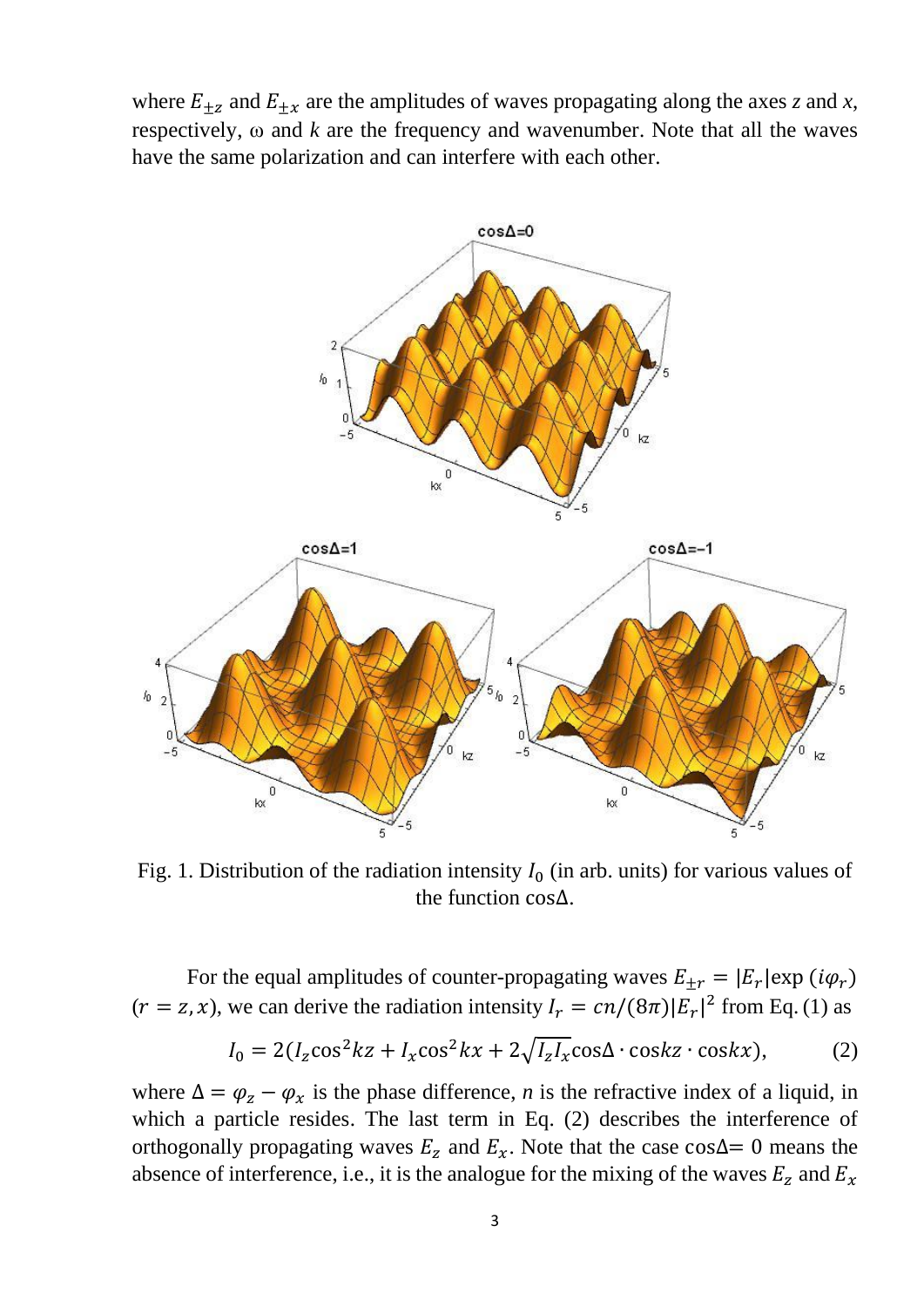with the random phase modulation, so that  $\langle \cos\Delta(t) \rangle_t = 0$ . For  $\cos\Delta = 0, \pm 1$ , Eq. (2) gives the simple relations:

$$
I_0(z, x) = 2I_z \begin{cases} \cos^2 kz + \gamma^2 \cos^2 kx, & \text{for } \cos\Delta = 0, \\ (\cos kz \pm \gamma \cos kx)^2, & \text{for } \cos\Delta = \pm 1, \end{cases} \tag{3}
$$

where  $\gamma = \sqrt{I_x/I_z}$ . Figure 1 shows the graph of the function  $I_0(z, x)$  for  $\gamma = 1$ . It is seen that for cos∆=  $\pm$ 1, the modulation periods and radiation intensity in the maxima of interference pattern are twice as much as in the case of cos∆= 0. At the same time, when changing the sign of cos∆, the pattern shifts by  $\pi$  in both coordinates.

Taking Eq. (2) into account, the expression for the gradient force  $\vec{F}_{\nabla}$  can be generally written as follows [4-7]:

$$
\vec{F}_{\nabla} = \vec{F}_z + \vec{F}_x = 2\pi \frac{n}{c} \alpha \frac{1}{V} \int_V \left( \vec{z} \frac{\partial I_0}{\partial z} + \vec{x} \frac{\partial I_0}{\partial x} \right) dV, \tag{4}
$$

where  $\alpha$  and  $V = (4\pi/3)R^3$  are the polarizability and the volume of the spherical particle with the radius  $R$ ,  $\vec{z}$  and  $\vec{x}$  are the unit vectors along the cartesian coordinates  $({\vec{z} \perp \vec{x}})$ . The integral in Eq. (4) takes into account radiation inhomogeneity in the particle volume. For small particles ( $kR \ll 1$ ), radiation inside the particle can be considered homogeneous, so that

$$
\frac{1}{V}\int_V \left(\vec{z}\frac{\partial I_0}{\partial z} + \vec{x}\frac{\partial I_0}{\partial x}\right)dV \approx \vec{z}\frac{\partial I_0}{\partial z} + \vec{x}\frac{\partial I_0}{\partial x}.
$$

In this case, the polarizability  $\alpha$  is determined by the expression [22, 23]

$$
\alpha = \frac{\bar{m}^2 - 1}{\bar{m}^2 + 2} R^3 = \alpha_0 R^3,
$$
\n(5)

where  $\bar{m} = n_0/n$ ,  $n_0$  is the refractive index of the particle material. From Eqs. (2) and (4), for a particle of arbitrary radius *R*, we have

$$
F_z = -4\pi k \frac{h}{c} \alpha \{u_0(kR)I_z \sin 2kz + 2u_\Delta(kR)\sqrt{I_zI_x} \cos \Delta \cdot \sin kz \cdot \cos kx\}, \quad (6a)
$$

$$
F_x = -4\pi k \frac{n}{c} \alpha \{u_0(kR)I_x \sin 2kx + 2u_\Delta(kR)\sqrt{I_zI_x} \cos \Delta \cdot \sin kx \cdot \cos kz\}, \quad (6b)
$$

where the functions  $u_0(kR)$  and  $u_0(kR)$  take into account radiation inhomogeneity in the particle volume and are defined by the integrals as follows:

$$
u_0(kR) = \frac{1}{V} \int_V \sin 2kr dV \text{ and } u_{\Delta}(kR) = \frac{1}{V} \int_V \sin kr \cdot \cos kr' dV, r \neq r'. \tag{7}
$$

Keeping in mind Eqs. (2)–(6), the Newton equations for the dimensionless particle coordinates  $\hat{z} = kz$  and  $\hat{x} = kx$  can be written as

$$
m\frac{d^2\hat{z}}{dt^2} + 6\pi R\eta \frac{d\hat{z}}{dt} = -g_0 \sin\hat{z} (u_0 I_z \cos\hat{z} + u_\Delta \sqrt{I_z I_x} \cos\Delta \cdot \cos\hat{x}) \equiv F_z(\hat{z}, \hat{x}),
$$
 (8a)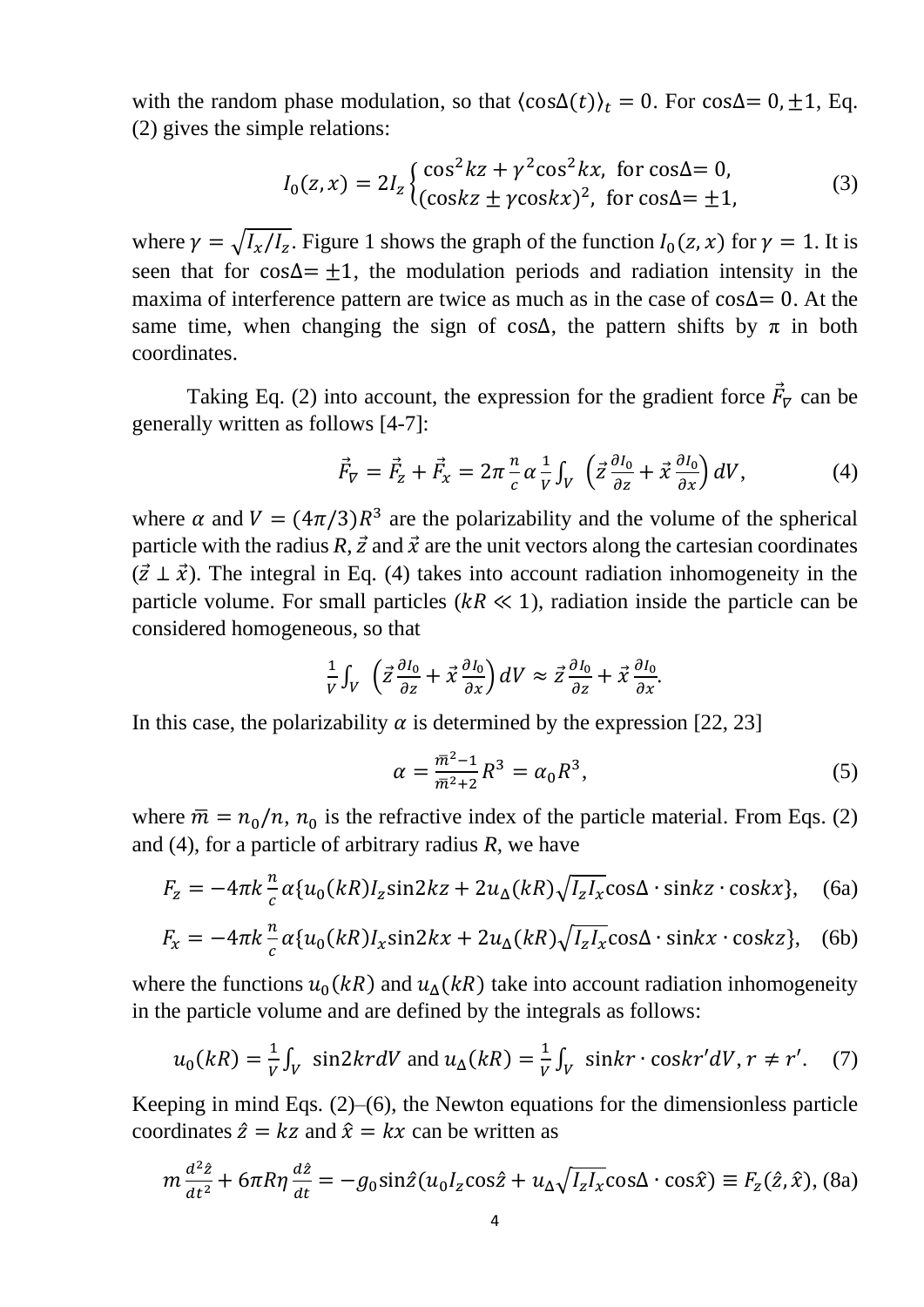$$
m\frac{d^2\hat{x}}{dt^2} + 6\pi R\eta \frac{d\hat{x}}{dt} = -g_0 \sin\hat{x} (u_0 I_x \cos\hat{x} + u_\Delta \sqrt{I_z I_x} \cos\Delta \cdot \cos\hat{z}) \equiv F_x(\hat{z}, \hat{x}),
$$
 (8b)

where  $m = V\rho$  is the mass of the particle made from the material with the density  $\rho$ ,  $6\pi R\eta$  is the friction coefficient in the liquid with the dynamic viscosity  $\eta$ ,  $g_0 =$  $8\pi k^2 n\alpha/c$ . Obviously, for cos∆= 0, each component of the gradient force depends only on a single («its own») coordinate  $(F_z(z)$  and  $F_x(x))$  and Eqs. (8) become two independent equations.

# **3.** Analysis of the functions  $u_0(kR)$  and  $u_0(kR)$

A characteristic parameter of integrals (7) is the ratio of the particle radius *R* to the period of radiation modulation  $\Lambda$  ( $2\pi R/\Lambda$ ) [6]. The first terms in the righthand sides of Eqs. (6) appear due to interference of the counter-propagating waves  $E_{+z}E_{-z}$  and  $E_{+x}E_{-x}$  and describe the radiation modulation with the period  $\Lambda_0 =$  $\pi/k$  along the axes *z* and *x*, respectively. The second terms are the result of interference of the orthogonal waves  $E_{+z}E_{+x}$  and  $E_{-z}E_{+x}$  and modulate radiation with the period  $\Lambda_{\Delta} = \pi / (k \sin \left( \frac{\pi}{4} \right))$  $\left(\frac{\pi}{4}\right)$  in the directions rotated by the angle  $\pi/4$  with respect to the axes *z* and *x*. Having in mind these remarks and the relation  $\Lambda_{\Lambda}/\Lambda_0 = \sqrt{2}$ , we calculate the integrals (7) and obtain the results as follows:

$$
u_0(kR) = 3\sqrt{\frac{\pi}{2}} (2kR)^{-3/2} J_{3/2}(2kR); u_\Delta(kR) = 3\sqrt{\frac{\pi}{2}} (\sqrt{2}kR)^{-3/2} J_{3/2}(\sqrt{2}kR), (9)
$$

where  $J_{3/2}(kR)$  is the Bessel function;  $2kR = 2\pi R/\Lambda_0$ ,  $\sqrt{2}kR = 2\pi R/\Lambda_\Delta$ . One can show that for small particles (with  $kR < 1$ ), when radiation inhomogeneity in the particle volume can be neglected, we have  $u_0 \approx u_\Lambda \approx 1$ . Graphs of the functions  $u_0(kR)$  and  $u_0(kR)$  are given in Fig. 2. At the points of two smallest zeros of the Bessel function,  $J_{3/2}(2kR_0) = 0$  ( $kR_0 = 2.247$  and 3.863), we have  $u_0(kR_0) = 0$ . At these points, for cos∆= 0, the gradient force is  $\vec{F}_{\nabla} = 0$  ("zero force effect") [7] regardless of the particle position with respect to the field interference pattern. Accordingly, in this case, for certain values of  $R_0/\Lambda$ , the particle can be in a steady state at the maximum or minimum of intensity and does not feel the force at all, remaining at rest.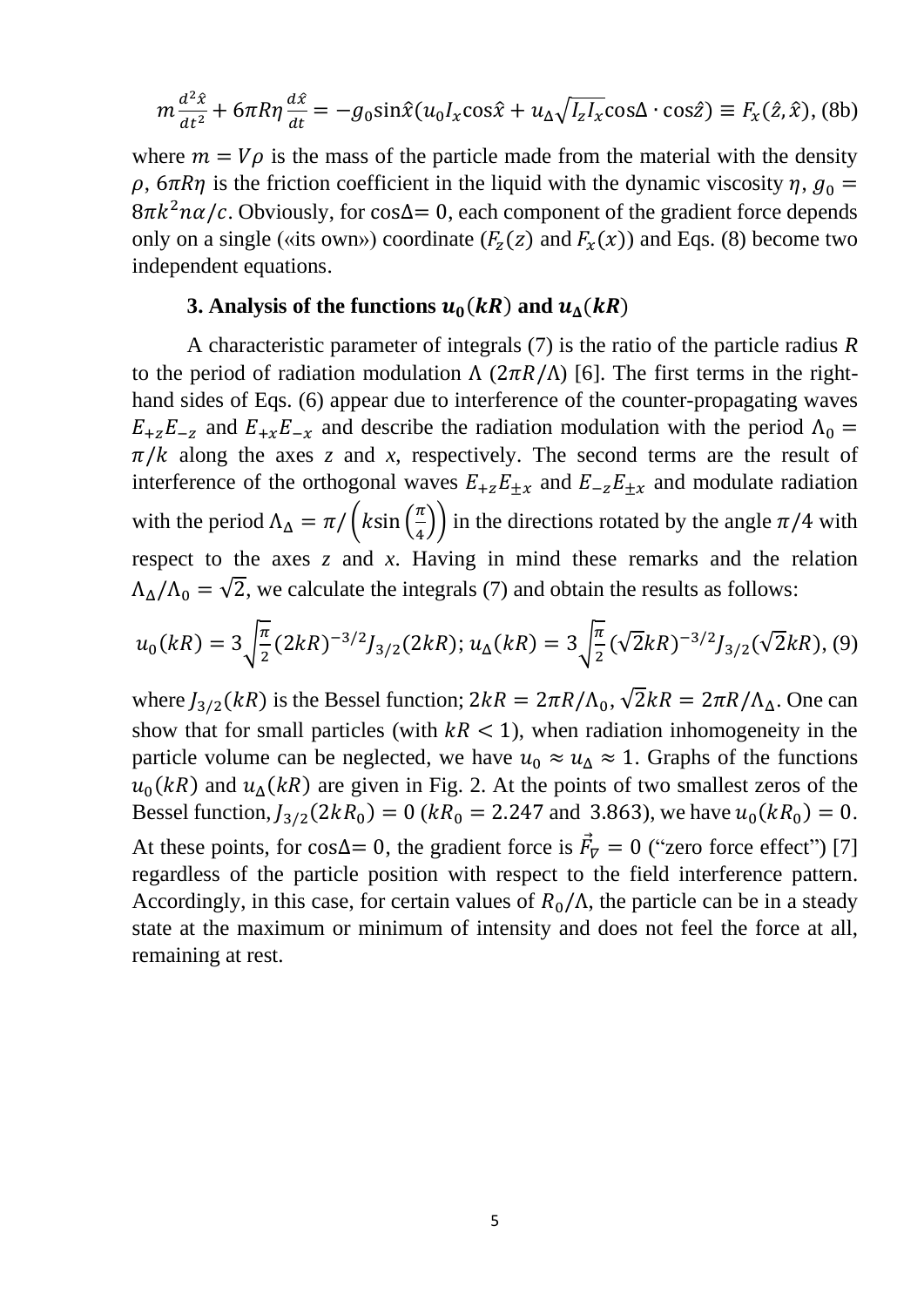

Fig. 2. Graphs of the functions  $u_0(kR)$  and  $u_0(kR)$ .

In Lekner's quantum-mechanical theory of light scattering on a spherical particle [8] and the corresponding calculations of the gradient force in the standing wave, "the zero-force effect" is reached for the smallest radii determined by the values  $kR_0 = 2.445$  and 3.985. One can see that our values of  $kR_0$  are 8% and 3% less than those obtained in [8]. In order to obtain  $R_0$  from Lekner's theory [8], one has to calculate the sums of infinite series. On the contrary, we have obtained the very simple relations with  $R_0$  given by the zeros of the tabulated Bessel function  $J_{3/2}(2kR)$  [24], so that there is no need for any additional calculations. Estimates for the dielectric particles in water  $(n = 1.33)$  in the radiation field with the wavelength  $\lambda_0 = 1.064$  μm  $(\Lambda_0 = \lambda_0/(2n) = 0.4$  μm) result in the values as follows:  $R_0 = 0.286$  μm and 0.492 μm. Moreover, the roots of the equation  $u_{\Delta}(kR_{\overline{v}}) = 0$ , as noted above, are numerically larger than those of the equation  $u_0(kR_0) = 0$ , namely  $R_{\overline{v}} = \sqrt{2}R_0$  and, hence,  $R_{\overline{v}} = 0.404$  µm and 0.696 µm.

### **4. Analysis of the truncated Newton equations**

Due to the small mass of the particle, the second derivatives in Eqs. (8) can be neglected in a wide range of radiation intensities and the truncated equations can be used [25]:

$$
\frac{d\hat{z}}{dt} = -gI_z \sin\hat{z} (u_0 \cos\hat{z} + \gamma u_\Delta \cos\Delta \cdot \cos\hat{x}), \qquad (10a)
$$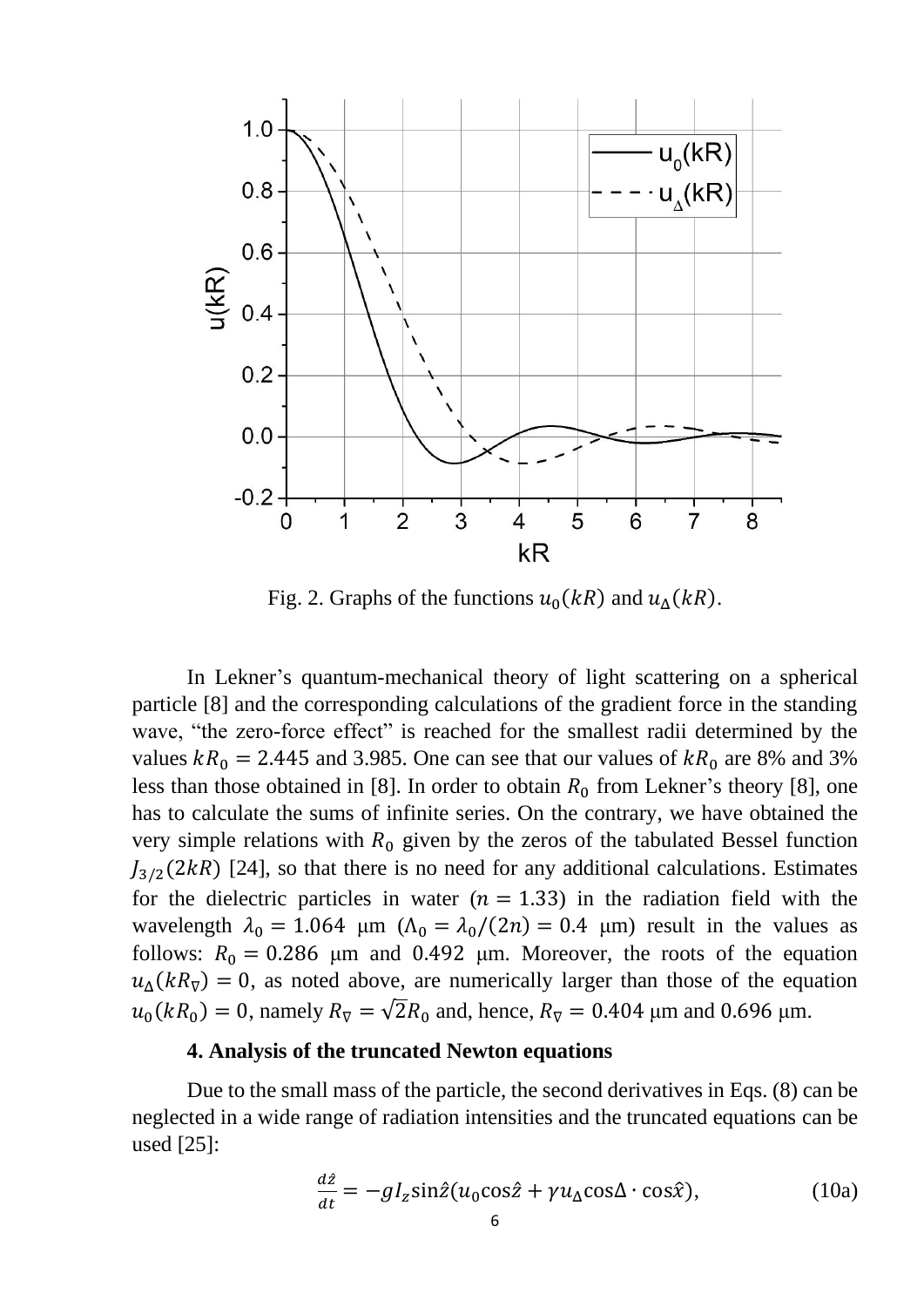$$
\frac{d\hat{x}}{dt} = -gI_x \sin \hat{x} (u_0 \cos \hat{x} + \frac{1}{\gamma} u_0 \cos \Delta \cdot \cos \hat{z}), \qquad (10b)
$$

with the initial conditions  $\hat{z}(t = 0) = \hat{z}_0$  and  $\hat{x}(t = 0) = \hat{x}_0$ ;  $g = 4k^2 n\alpha/(3cR\eta)$ .

It follows from Eqs. (10) that for both components of the gradient force, we have  $F_z = F_x = 0$ , if at least one of the following conditions for the particle coordinates is satisfied:

$$
\sin \hat{z} = \sin \hat{x} = 0,\tag{11a}
$$

$$
\cos \hat{z} = -\gamma \cos \hat{x} \quad \text{at } u_{\Delta} \cos \Delta / u_0 = 1. \tag{11b}
$$

Thus, if the initial coordinates  $\hat{z}_0$  u  $\hat{x}_0$  satisfy one of the relations (11), then the particle will remain at rest.

In general, the solution of Eqs. (10) can be found only with numerical methods. Therefore, below we consider some special cases that allow analytical solutions.

#### **4.1.** The case of  $cos\Delta = 0$

As noted above, for cos $\Delta$ = 0, Eqs. (10) become two independent equations with the solutions of the form,

$$
\tan \hat{z}(t) = \tan \hat{z}_0 \cdot e^{-t/\tau_z} \text{ and } \tan \hat{x}(t) = \tan \hat{x}_0 \cdot e^{-t/\tau_x}, \quad (12)
$$

where  $\tau_z = 1/(G_0 I_z)$  and  $\tau_x = 1/(G_0 I_x) = \tau_z/\gamma^2$  are the characteristic times of particle transportation to the closest intensity maximum (minimum) depending on the initial coordinates;  $G_0 = gu_0$ . In Fig. 3, the particle trajectories are shown for  $\hat{z}_0 = \hat{x}_0 = 0.9\pi/2$  at different values of the parameter  $\gamma^2$  as calculated from Eqs. (12) for  $G_0 > 0$ . It is seen that for  $\gamma^2 = 1$ , the trajectory is the rectangle diagonal on the plane  $(\hat{z}, \hat{x})$ . For  $\gamma^2 \neq 1$ , the trajectory is not a straight line due to the difference in the particle's velocity components,  $v_z(t) \neq v_x(t)$ . For example, for  $\gamma^2 = 2$  ( $l_x >$  $I_z$ ), in the initial moments of time  $\tau_z \leq 2$  one has  $\nu_x > \nu_z$ , whereas later  $(\tau_z \geq 2)$ the relation between the velocity components becomes inverse ( $v_x < v_z$ ). For  $\gamma^2 =$ 0.5, the situation is the opposite. Thus, for  $\gamma^2 \neq 1$ , a change in the  $v_z(t)/v_x(t)$  ratio leads to a curvature of the particle's trajectory.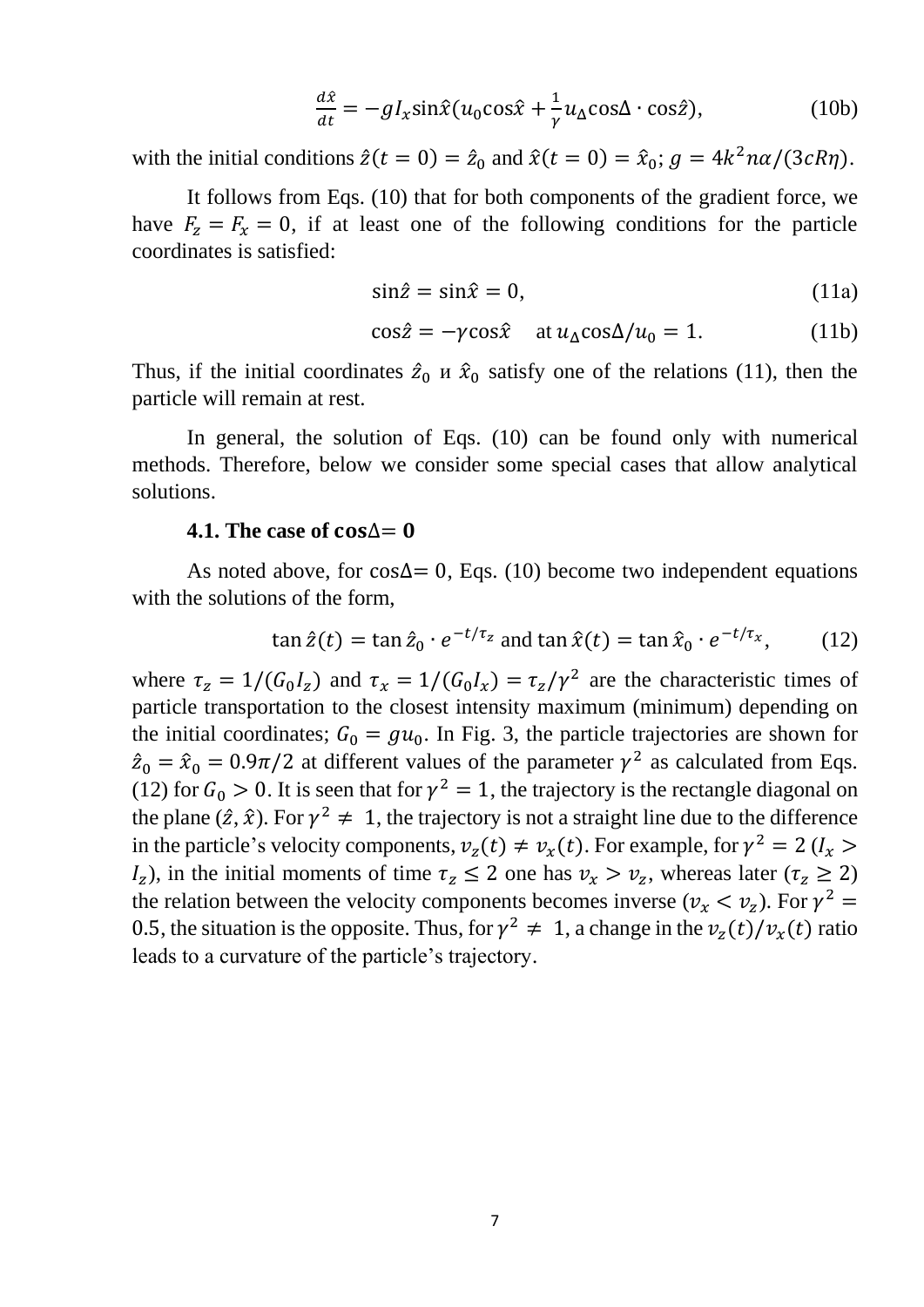

Fig. 3. Trajectories of particle motion for different values of  $\gamma^2$ . Points (1)-(3) on the curves correspond to the particle positions at various instants of time: (1)  $\tau_z$  = 1.4, (2)  $\tau_z = 2.2$ , (3)  $\tau_z = 3.2$ .

Not interested in the time dependence of the coordinates  $\hat{z}$  and  $\hat{x}$ , it is easy to obtain from Eqs. (10) the formula for their relationship in the following form:

$$
\ln \frac{\tan \hat{z}}{\tan \hat{z}_0} = \frac{1}{\gamma^2} \ln \frac{\tan \hat{x}}{\tan \hat{x}_0}.
$$
 (13)

Obviously, in this case, the relationship between the coordinates of the particle is determined by the values  $\hat{z}_0$  and  $\hat{x}_0$  and the ratio of intensities  $\gamma^2$ . As expected, the trajectories calculated from relation (13) under identical initial conditions  $\hat{z}_0 = \hat{x}_0 =$  $0.9\pi/2$  coincide with the corresponding curves in Fig. 3.

To justify these analytical results, we have performed numerical simulations of Eqs. (8a)-(8b). The spatio-temporal dynamics of particles obtained is shown in Fig. 4. One can see that the particle trajectories (Fig. 3) given by the analytical solution of truncated Eqs. (10a)-(10b) qualitatively match the projection of the curves to the spatial plane in Fig.4. However, the simulations discover more complicated damped oscillatory dynamics of particles in the vicinity of the zeroforce point.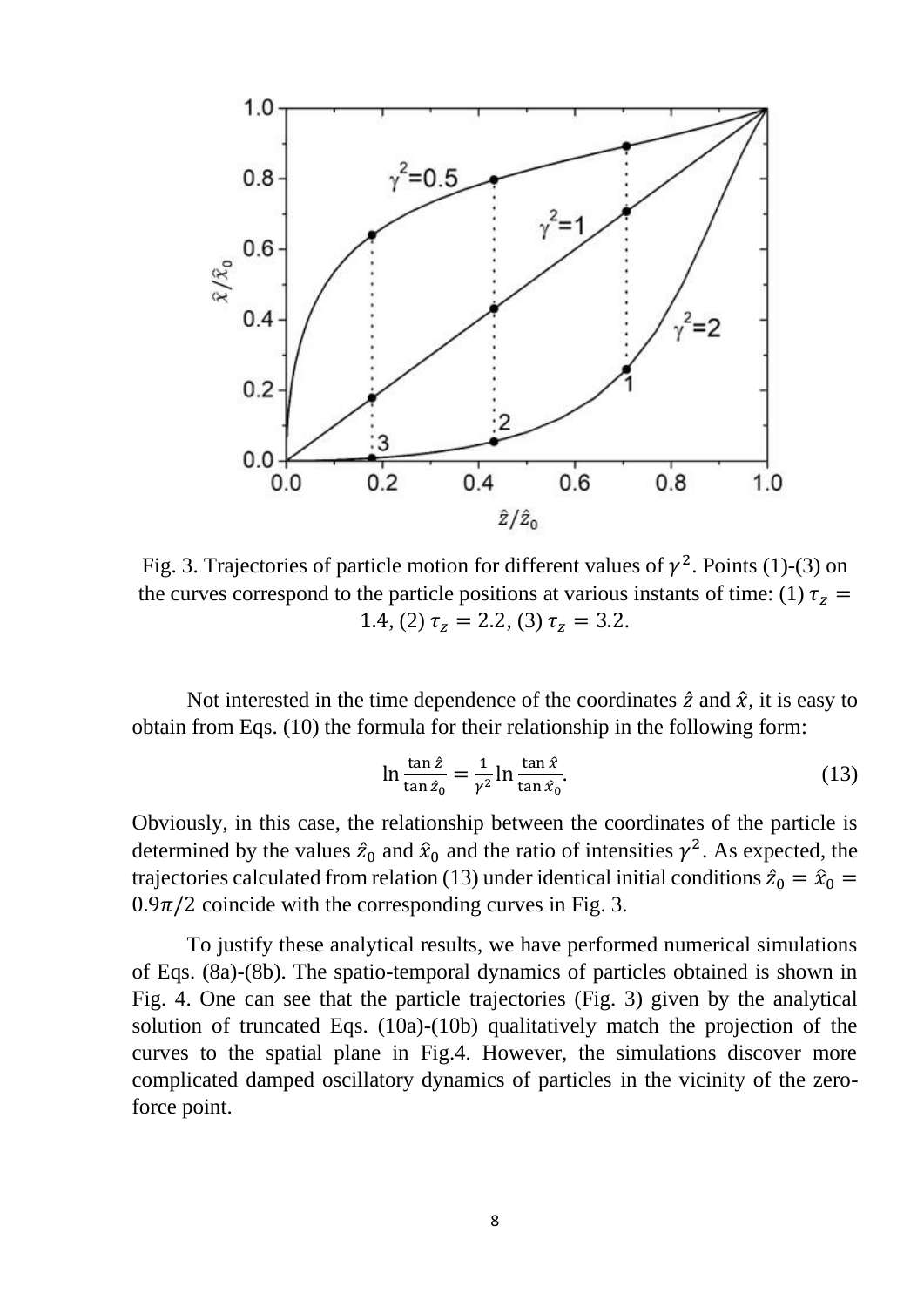

Fig. 4. Spatio-temporal dynamics of particles for different values of  $\gamma^2$  obtained in numerical simulations using Eqs. (8a)-(8b) for the following parameter values:  $kR = 1, \rho = 1, \eta = 10^{-2}, I_0 = 100, \Delta = 0, n = 1.33, \alpha = 0.12.$ 

# **4.2.** The case of small particles  $kR \ll 1$  at  $\gamma^2 = 1$  and  $\cos \Delta = \pm 1$

Given that for small particles,  $u_0 \approx u_\Delta \approx 1$ , from Eqs. (10) we can find the stationary equations for the connection between the particle coordinates:

$$
\frac{d\hat{z}}{\sin \hat{z}} = \pm \frac{d\hat{x}}{\sin \hat{x}},\tag{14}
$$

where the signs " $\pm$ " correspond to cos $\Delta = \pm 1$ .

Solutions of Eqs. (14) can be written as

$$
\tan\frac{\hat{z}}{2} = \tan\frac{\hat{z}_0}{2} \begin{cases} \cot\frac{\hat{x}_0}{2} \cdot \tan\frac{\hat{x}}{2}, & \cos\Delta = 1, \\ \tan\frac{\hat{x}_0}{2} \cdot \cot\frac{\hat{x}}{2}, & \cos\Delta = -1. \end{cases}
$$
(15a)

As noted above, when the sign of the function  $f(\Delta) = \cos\Delta$  changes, the interference pattern shifts by  $\pi$ . Therefore, when replacing  $\hat{x}_0 \to \hat{x}_0 + \pi$  and  $\hat{x} \to \pi$  $\hat{x} + \pi$ , Eq. (15a) turns to Eq. (15b).

### **5. Conclusion**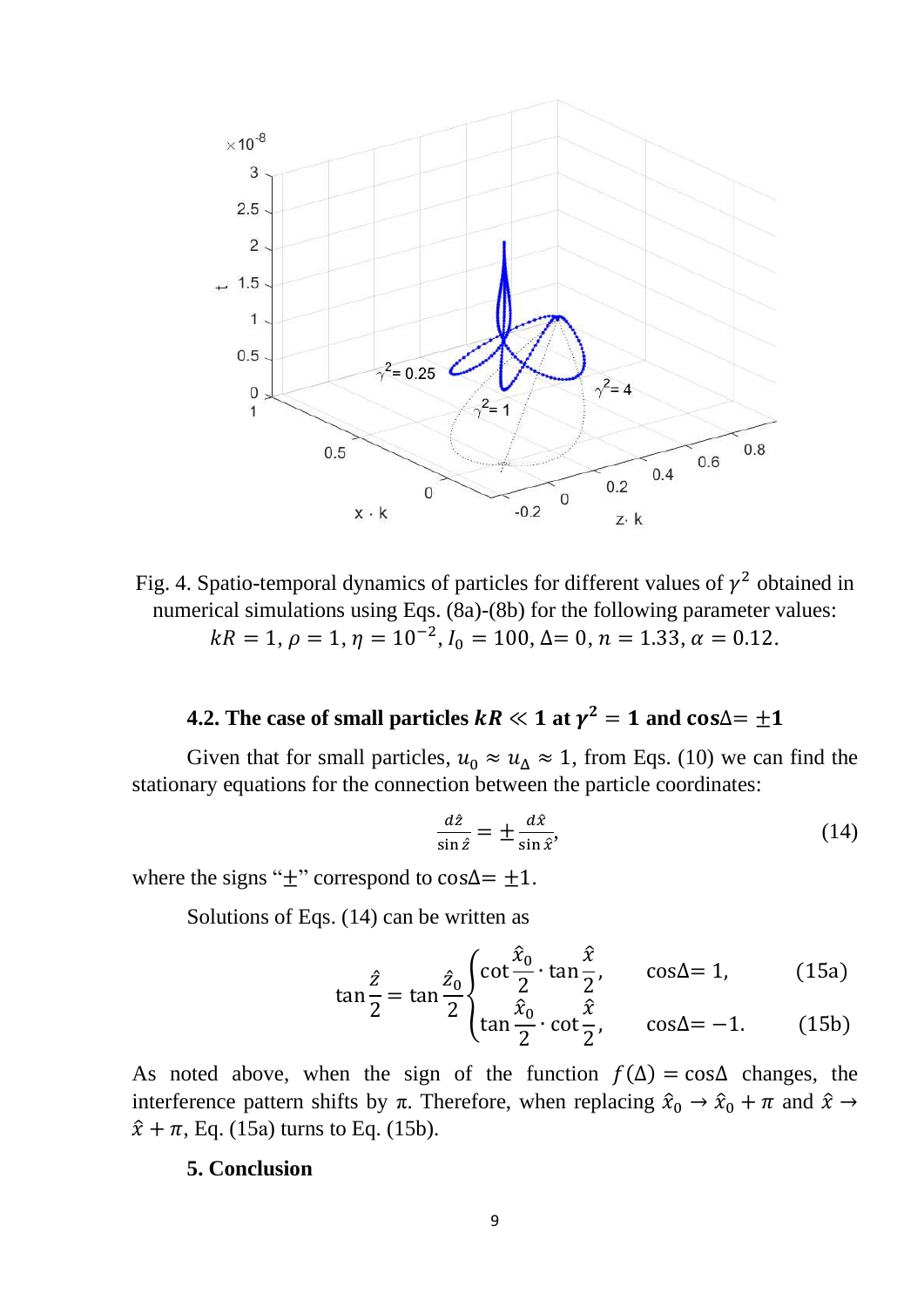On the basis of the Newton equations, we have studied transportation of a spherical transparent particle under the influence of the gradient forces  $\vec{F}_z$  and  $\vec{F}_x$  in the interference field of two orthogonal standing waves of laser radiation  $E_z \sim \frac{cos2kz}{x}$  and  $E_x \sim \frac{cos2kx}{x}$ . Such a problem statement, due to symmetry conditions, is the easiest to analyze the formation dynamics of a two-dimensional particle matrix similar to a molecular crystal, which was experimentally realized in [21]. It is shown that in the case of incoherent waves  $E_z$  and  $E_x$ , the gradient forces depend only on a single ("their own") coordinate,  $F_z(z)$  and  $F_x(x)$ , whereas in the case of coherent waves they are functions of both coordinates  $F_z(z, x)$  and  $F_x(z, x)$ . The radiation intensity has two modulation components with the periods  $\Lambda_0 = \pi/k$ and  $\Lambda_{\Delta} = \pi/(k\sin(\pi/4))$ . For the relatively large particle sizes  $kR \ge 1$ , we have obtained the expressions for the particle polarizability, which are determined by the Bessel functions,  $u_0 \sim J_{3/2}(2\pi R/\Lambda_0)$  and  $u_\Delta \sim J_{3/2}(2\pi R/\Lambda_0)$ . The critical values of the particle radii  $R_0$  are found, so that for cos∆= 0,  $\vec{F}_z = \vec{F}_x = 0$  regardless of the position of the particle on the interference radiation pattern  $I_0 \sim (cos(2kz)$ , cos( 2kx)). It is shown that the obtained values of  $R_0$  differ from those following from the quantum theory of scattering [8] within less than 10%. In particular, for plastic particles in water under the action of radiation with  $\lambda_0 = 1.064$ μm and for the first two zeros of the Bessel function  $J_{3/2}(2\pi R/\Lambda_0)$ , we have obtained  $R_0 = 0.286$  µm and 0.492 µm. In the coherent case when cos∆≠ 0, the condition  $\vec{F}_z \approx \vec{F}_x \approx 0$  is realized for relatively larger particle sizes,  $kR \approx 5.45$ .

It is shown that the initial system of truncated Newton equations in the case of incoherent waves  $E_z$  and  $E_x$  (for cos∆= 0) splits into two independent equations that allow analytical solutions. For coherent waves (cos∆≠ 0), we have obtained the analytical solutions for a number of special cases and the trajectories of the particle's motion to steady states.

The considered motion and localization of small particles by the gradient forces are the elementary processes of the formation of various spatial configurations from such particles, in particular concentration lattices, crystal-like structures, etc. Moreover, we suggest that the similar regularities can be observed and used in other physical settings, e.g., for manipulation of particles in dusty plasmas [26, 27].

#### **References**

[1] G.A. Askar'yan, Action of the gradient of an intense electromagnetic field beam on electrons and atoms, Sov. Phys. JETP 15 (1962) 1088-1090.

[2] V.S. Letokhov, Narrowing of the Doppler width in a standing wave, JETP Lett. 7 (1968) 272-275.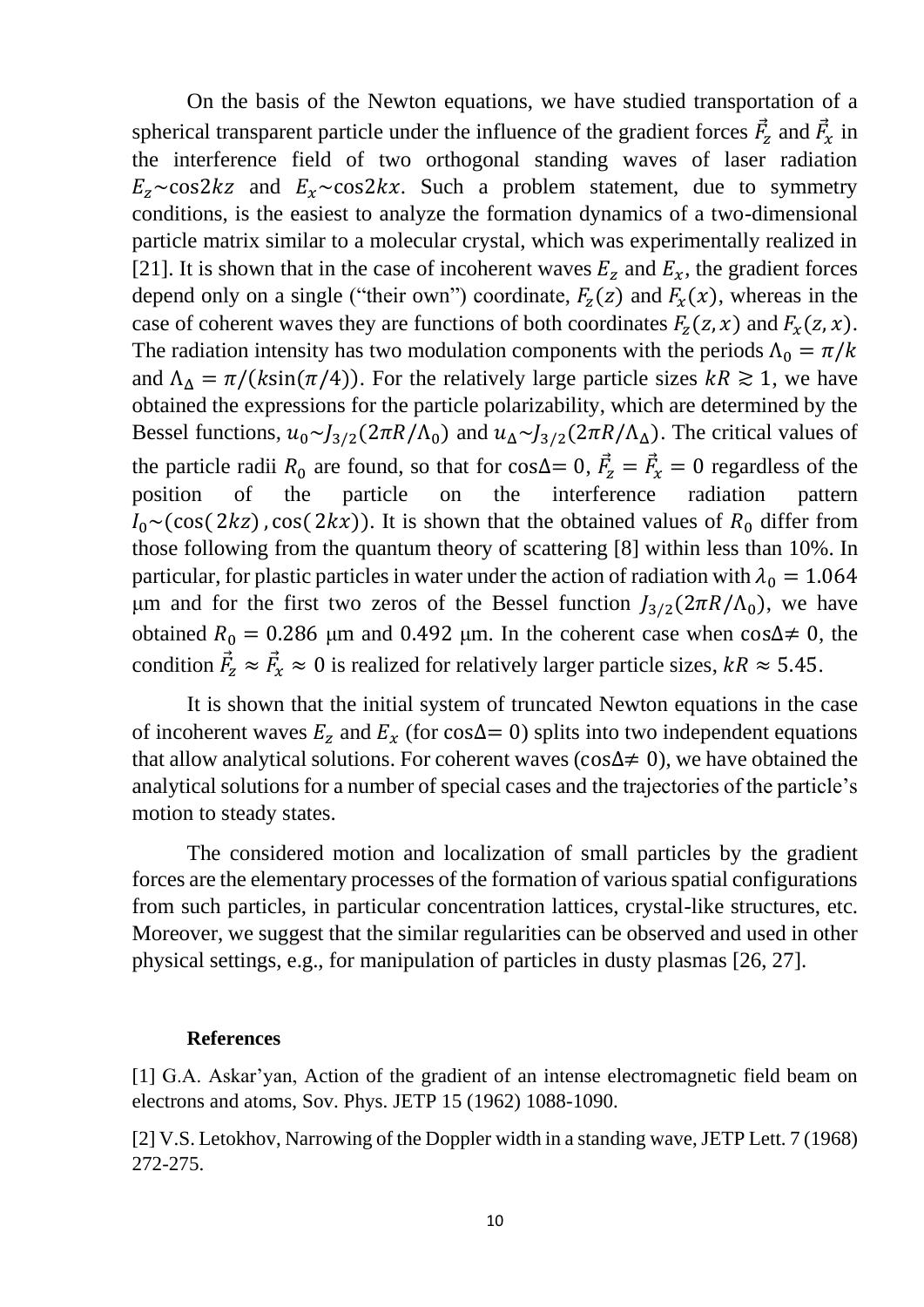[3] A. Ashkin, Atomic-beam deflection by resonance-radiation pressure, Phys. Rev. Lett. 25 (1970) 1321-1324. https://doi.org/10.1103/PhysRevLett.25.1321

[4] A. Rohrbach, E.H.K. Stelzer, Optical trapping of dielectric particles in arbitrary fields, J. Opt. Soc. Am. A 18 (2001) 839-853. https://doi.org/10.1364/JOSAA.18.000839

[5] P. Zemánek, A. Jonáš, M. Liška, Simplified description of optical forces acting on a nanoparticle in the Gaussian standing wave, J. Opt. Soc. Am. A 19 (2002) 1025-1034. https://doi.org/10.1364/JOSAA.19.001025

[6] A.A. Afanas'ev, A.N. Rubinov, Yu.A. Kurochkin, S.Yu. Mikhnevich, I.E. Ermolaev, Localisation of spherical particles under the action of a gradient force in an interference field of laser radiation, Quant. Electron. 33 (2003) 250-254. https://doi.org/10.1070/QE2003v033n03ABEH002395

[7] A.A. Afanas'ev, A.N. Rubinov, S.Yu. Mikhnevich, I.E. Ermolaev, Four-wave mixing in a liquid suspension of transparent dielectric microspheres, J. Exp. Theor. Phys. 101 (2005) 389-400. https://doi.org/10.1134/1.2103207

[8] J. Lekner, Force on a scatterer in counter-propagating coherent beams, J. Opt. A: Pure Appl. Opt. 7 (2005) 238-248. https://doi.org/10.1088/1464-4258/7/5/005

[9] M.M. Burns, J.-M. Fournier, J.A. Golovchenko, Optical binding, Phys. Rev. Lett. 63 (1989) 1233-1236. https://doi.org/10.1103/PhysRevLett.63.1233

[10] M.M. Burns, J.-M. Fournier, J.A. Golovchenko, Optical matter: Crystallization and binding in intense optical fields, Science 249 (1990) 749-754. https://doi.org/10.1126/science.249.4970.749

[11] J. Arlt, V. Graces-Chavez, W. Sibbett, K. Dholakia, Optical micromanipulation using a Bessel light beam, Opt. Commun. 197 (2001) 239-245. https://doi.org/10.1016/S0030- 4018(01)01479-1

[12] C. Das, P. Chaudhuri, A.K. Sood, H.R. Krishnamurthy, Laser-induced freezing in 2d colloids, Current Science 80 (2001) 959-971.

[13] M.P. MacDonald, L. Paterson, W. Sibbett, K. Dholakia, P.E. Bryant, Trapping and manipulation of low-index particles in a two-dimensional interferometric optical trap, Opt. Lett. 26 (2001) 863-865. https://doi.org/10.1364/OL.26.000863

[14] A.A. Afanas'ev, V.M. Katarkevich, A.N. Rubinov, T.Sh. Efendiev, Modulation of particle concentrations in the interference laser radiation field, J. Appl. Spectr. 69 (2002) 782-787. https://doi.org/10.1023/A:1021525517007

[15] A.N. Rubinov, V.M. Katarkevich, A.A. Afanas'ev, T.Sh. Efendiev, Interaction of interference laser field with an ensemble of particles in liquid, Opt. Commun. 224 (2003) 97-106. https://doi.org/10.1016/S0030-4018(03)01728-0

[16] P.W. Smith, A. Ashkin, W.J. Tomlinson, Four-wave mixing in an artificial Kerr medium, Opt. Lett. 6 (1981) 284-286. https://doi.org/10.1364/OL.6.000284